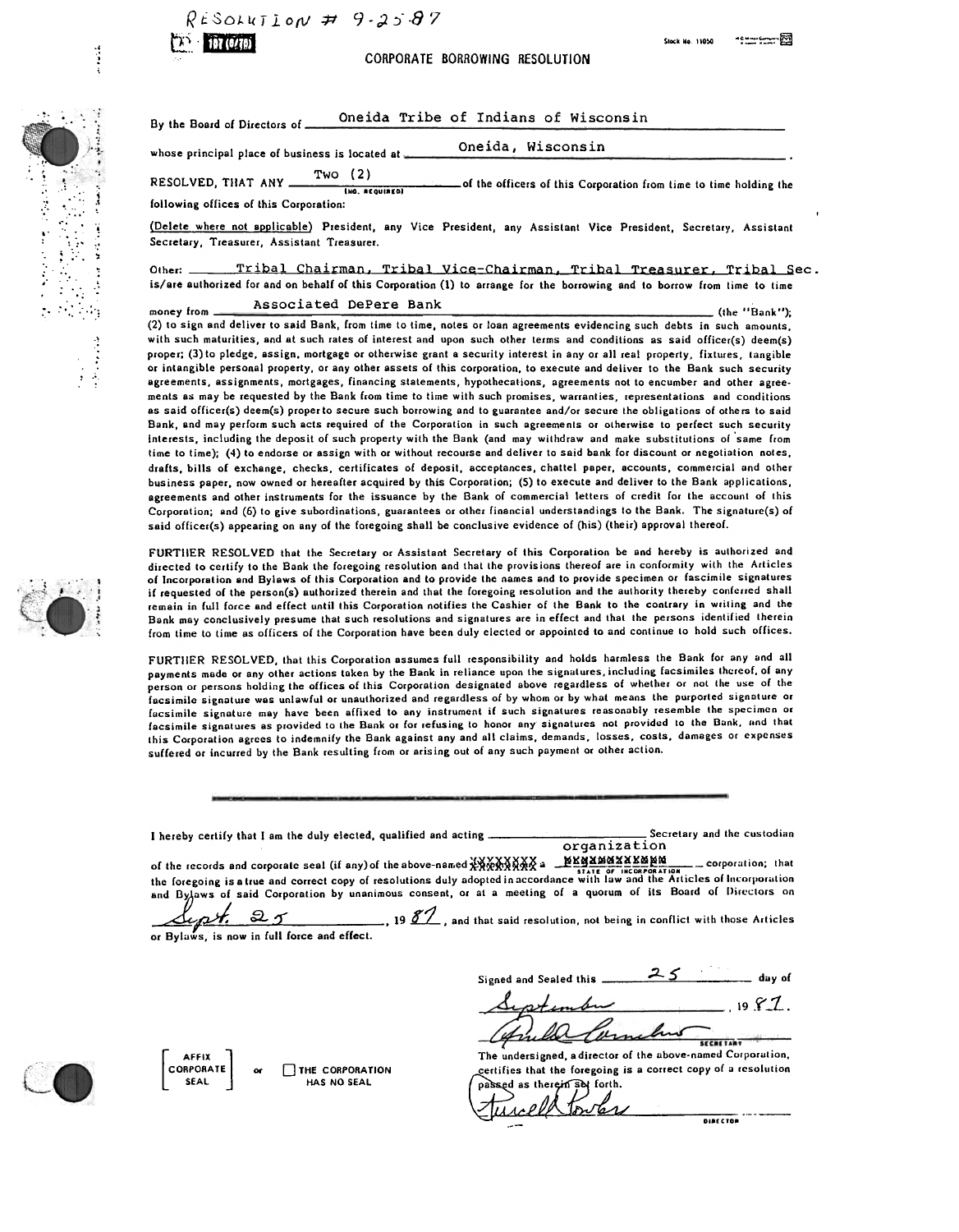## CORPORATION CERTIFICATE

i !

)

 $\label{eq:2.1} \Lambda_{\rm c} = \frac{1}{\sqrt{2}} \sum_{i=1}^{N} \frac{1}{i} \sum_{i=1}^{N} \frac{1}{i} \sum_{i=1}^{N} \frac{1}{i} \sum_{i=1}^{N} \frac{1}{i} \sum_{i=1}^{N} \frac{1}{i} \sum_{i=1}^{N} \frac{1}{i} \sum_{i=1}^{N} \frac{1}{i} \sum_{i=1}^{N} \frac{1}{i} \sum_{i=1}^{N} \frac{1}{i} \sum_{i=1}^{N} \frac{1}{i} \sum_{i=1}^{N} \frac{1}{i} \sum_{i=1$ 

'0 OJ '( --

r

I i :; . ,. ,:

 $\frac{1}{2}$ .  $\left| \cdot \right|$  :

.;<br>,<br>,<br>,<br>,<br>,<br>,<br>,<br><br>,<br><br><br><br>

;  $\ddot{\phantom{a}}$ .' ,

 $\sim$   $\sim$   $\sim$   $\sim$  $\mathcal{L} \left( \mathcal{L} \right)$ 

|                                                                                                                             |                                                                               | ("Bank")<br>(Name of Bank)                                                                                           |  |  |
|-----------------------------------------------------------------------------------------------------------------------------|-------------------------------------------------------------------------------|----------------------------------------------------------------------------------------------------------------------|--|--|
|                                                                                                                             | I hereby certify to the Bank that I am the duly elected, qualified and acting |                                                                                                                      |  |  |
| Oneida Tribe of Indians of Wisconsin<br>secretary of $-$<br>that following are all of the specimen<br>(Name of Corporation) |                                                                               |                                                                                                                      |  |  |
|                                                                                                                             |                                                                               | or facsimile signatures of the person(s) authorized by the borrowing resolution *(appearing on the reverse side)     |  |  |
|                                                                                                                             | (dated September 25, 1987                                                     | filed with the Bank to act on behalf of this corporation, that these                                                 |  |  |
|                                                                                                                             |                                                                               | person(s) have been duly elected or appointed to the offices indicated and hold the offices at present and that I am |  |  |
|                                                                                                                             | the person authorized by this corporation to so certify:                      |                                                                                                                      |  |  |
|                                                                                                                             | Name of Office                                                                | Specimen or Facsimile Signature                                                                                      |  |  |
|                                                                                                                             | Tribal Chairman                                                               | <b>Purcell Powless</b>                                                                                               |  |  |
| [Indicate<br>name of<br>office, e.g.,<br>president.<br>vice president.<br>assistant vice<br>president.<br>etc.]             | Tribal Vice-Chairman<br>Tribal Secretary<br>Tribal Treasurer                  | Richard G. Hill<br>Amelia Cornelius<br>プロジェイ<br>Kathy Hughes                                                         |  |  |
|                                                                                                                             |                                                                               | $s_{ionod}$ $\lambda$ yzt. 25                                                                                        |  |  |

Signed  $\sqrt{\frac{\lambda\mu x^2 - 25}{\lambda^2}}$ , 19 & Cal Clarne

\*Strike if not applicabl

..Type or print names signed above

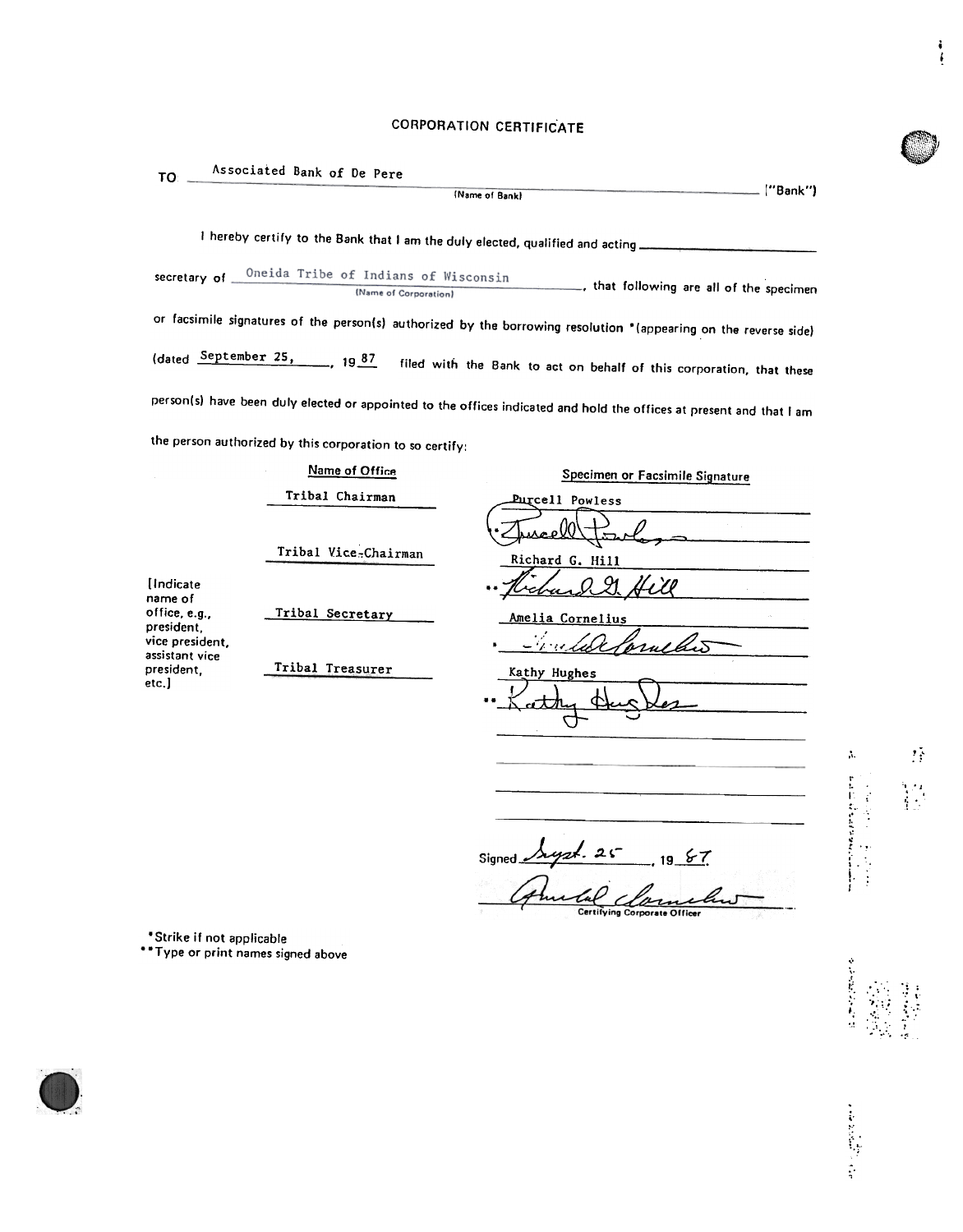(the "Bank") is hereby

.

By the Board of Directors of **Oneida Tribe of Indians of Wisconsin** 

whose principal place of business is **... Oneida, Wisconsin** 

## Associated DePere Bank RESOLVED, that

designated as a depository in which the funds of this Corporation may from time to time be deposited; that the following described<br>secount(s) be opened and maintained in the name of this Corporation with the Bank subject t from time to time in effect; that the person(s) and the number thereof designated by title opposite the following designation of account(s) is hereby authorized, for and on behalf of this Corporation, to sign checks, drafts, notes, bills, certificates of deposit and deposit and ther orders for payment or withdrawal of money from said account(s) and Corporation at the Bank.

| Name or<br>Type of Account | Number of<br>Signatures<br>Required | Type or Print Titles of Authorized Persons |  |
|----------------------------|-------------------------------------|--------------------------------------------|--|
| checking                   |                                     | Tribal Chairman                            |  |
|                            |                                     | Tribal Vice-Chairman                       |  |
|                            |                                     | Tribal Treasurer                           |  |
|                            |                                     | Tribal Secretary                           |  |

FURTHER RESOLVED, that the Bank be and is hereby authorized and directed to honor, certify, pay and charge to any of the<br>excounts of this Corporation, all checks, drafts, notes, bills, certificates of deposit or orders for between accounts maintained by this Corporation at the Bank, and the Bank shall not be required or under any duty to inquire as to<br>the circumstances of the issuance or use of any such instrument or request or the applicati

FURTIIER RESOLVED, that the Bank be and is hereby authorized to comply with any process, summons, order, injunction, execution, distraint, levy, lien, or notice of any kind (hereafter called "Process") received by or served upon the Bank, by which, in Bank's opinion, another person or entity claims an interest in any of these accounts and Bank may, at its option and without liability, thereupon refuse to honor orders to pay or withdraw sums from these accounts and may hold the balance therein until Process is disposed of to Bank's satisfaction.

FURTHER RESOLVED, that any one or more of the persons holding the offices of this Corporation designated above is/are hereby authorized (1) to receive for and on behalf of this Corporation, securities, currency or any other property of whatever nature held by,<br>sent to, consigned to or delivered to the Bank for the account or for delivery to this the credit of this Corporation in any such manner as he/they deem(s) proper, and the Bank is hereby authorized to make sale or transfer of any of the aforementioned property in accordance herewith.

FURTHER RESOLVED, that the Secretary or Assistant Secretary of this Corporation be and hereby is authorized and directed to certify to the Bank the foregoing resolutions, that the provisions thereof are in conformity with the Articles of Incorporation and Dylaws o<br>this Corporation and to provide the names and specimen or facsimile signatures on signatu euthorized therein, and that the foregoing resolutions and signature cards and the authority thereby conferred shall remain in full force<br>and effect until this Corporation notifies the Cashier of Bank to the contrary in wr tion have been duly elected or appointed to and continue to hold such offices.

FURTIIER'RESOLVED, that this Corporation assumes Cull responsibility and holds harmless the Bank Cor any and all payments made or any other actions taken by the Bank in reliance upon the signatures, including facsimiles thereof, of any person or persons holdi<br>the offices of this Corporation designated above regardless of whether or not the use of rized and regardless of by whom or by what means the purported signature or facsimile signature may have been affixed to any<br>instrument if such signatures resemble the specimen or facsimile signatures as provided to the Ba

ESSERVENT TELEVISION TELEVISION NUMBER OF A STATISTIC STATE OF THE STATE OF THE STATE OF THE STATE OF THE STATE OF THE STATE OF THE STATE OF THE STATE OF THE STATE OF THE STATE OF THE STATE OF THE STATE OF THE STATE OF THE

I hereby certify that I am the duly elected, qualified and acting Secretary Secretary and the custodian

of the records and corporate seal (if any) of the above-named  $\alpha$   $\alpha$  nrg or  $q$  nright  $r$  is defined and corporation; that Organization<br>Islate of INCORPORATIONI the foregoing is a true and correct copy of resolutions duly adopted in accordance with law and the Articles of Incorporation and<br>Bylaws, of said, MMMWWWWW by unanimous, consent, or at a meeting of a guorum of its Board of

Sept  $17$  ,  $19\frac{87}{100}$ , and that said resolution, not being in conflict with those Articles or Bylaws, is now In fuil force and effect.

| AFFIX            |   | THE CORPORATION<br><b>HAS NO SEAL</b> |
|------------------|---|---------------------------------------|
| <b>CORPORATE</b> | œ |                                       |
|                  |   |                                       |
| SEAL             |   |                                       |

 $\mathcal{Z}$  $\Delta$ ay of Signed and Sealed this. , 19  $\frac{Y}{1}$  $\overline{\phantom{a}}$ Amelic Combine

NOTE: Signature Card WBA 91 (Rev!d- 67) or WBA 302 (10/72) may be used with this Resolution.

The undersigned, a director of the above-named Corporation, certi-<br>Currichat the foregoing is a correct copy of a resolution passed as therein wet forth



AFFIX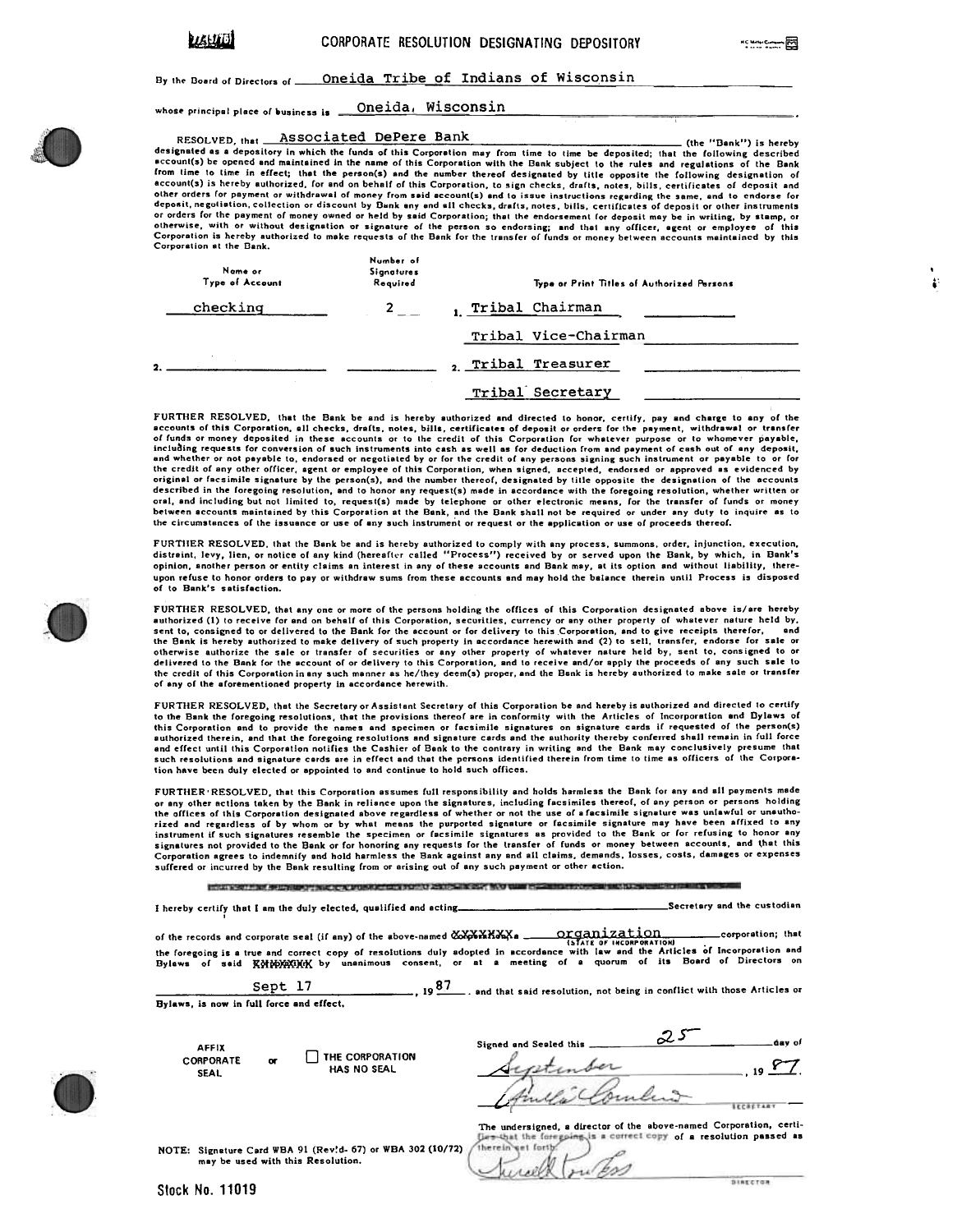IT IS HEREBY AGREED that the Oneida Tribe of Indians of Wisconsin,  $E_{\cdot}$ . hereby authorizes the Associated DePere Bank to transfer funds to or from any checking account listed below or any future a-counts that may be established with the Associated DePere Bank, for the purpose of covering any overdrafts that may occur between said accounts

IT IS FURTHER RESOLVED that this authorization is contingent upon the Oneida Tribe of Indians of Wisconsin, Inc. receiving verbal or written notification from the Associated DePere Bank prior to the actual transfer

SIGNED AND SEALED THIS  $25$  DAY OF  $\frac{2}{\sqrt{3}}$ , 1987

Jureal Powlas<br>Purcell Powless, Tribal Chairman

i !

~

\*\*\*\*\*\*\*\*\*\*\*\*\*\*\*\*\*\*\*

2430-509 General Cash Disbursements